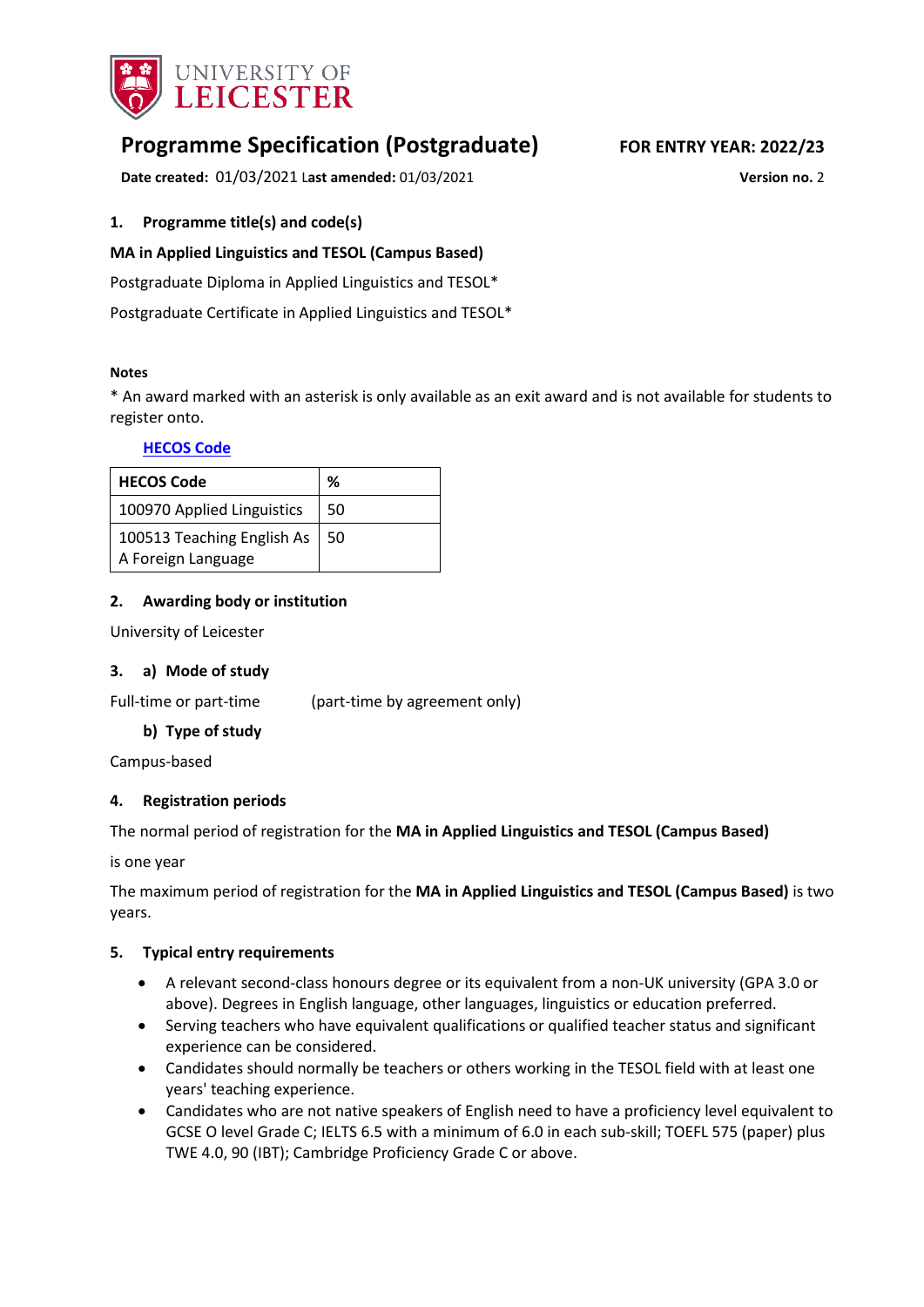### **6. Accreditation of Prior Learning**

- Requests for exemptions, on the basis of prior learning, may be made for a maximum of two of the modules (60 credit max).
- Holders of the University of Leicester PG Certificate in Teaching English for Academic Purposes are exempted from 15 credits corresponding to one of our optional 15-credit courses: ED7012 English for Specific/Academic Purposes.
- Holders of the Cambridge DELTA (Diploma in Teaching English to Speakers of Other Languages) are exempted from 30 credits corresponding to two of our core 15-credit courses: EN7310 Second Language Teaching, and EN7311 Second Language Learning.
- Detailed evidence of the prior learning with copies of programme outlines and transcripts should be submitted with the request.

# **7. Programme aims**

The programme aims to

- Provide participants with the opportunity to study the sub-disciplines of Applied Linguistics and TESOL;
- Provide participants with theoretical foundations upon which sound TESOL practice is based;
- Develop participants' ability to reflect critically on practice and the relationship of theory to practice.
- Develop students' ability to manage, reflect on and enhance their own learning;
- Provide students with opportunities to extend their range of transferable skills including study and research skills.

The general teaching aims of the *MA Applied Linguistics TESOL* programme are to:

- Enhance the understanding and enrich the expertise of participating professionals involved in language teaching
- To further the academic and professional development of these course participants.
- More specifically, to provide participants with the opportunity to acquire knowledge in Applied Linguistics and TESOL sub-disciplines such as grammar awareness, phonology, second language teaching and learning, and sociolinguistics.
- Provide an opportunity for participants to personalize and enrich their study programme through a wide choice of options.

On successful completion students in *MA Applied Linguistics* and TESOL should be able to:

- Display knowledge and understanding of the principles and practices of TESOL drawing on theory and research in Applied Linguistics;
- Display knowledge of the description of English grammar and phonology;
- Demonstrate the ability to analyse the role and use of English in different contexts;
- Apply their knowledge and understanding to teaching and learning in their own educational setting;
- Apply a range of research methods to the study of English language and the teaching and learning of English in different contexts;
- Plan and conduct a research study in the field of TESOL or Applied Linguistics.

### **8. Reference points used to inform the programme specification**

- QAA Benchmarking Statement
- Framework for Higher Education Qualifications (FHEQ)
- UK Quality Code for Higher Education
- [University Learning](https://www2.le.ac.uk/offices/sas2/quality/learnteach) Strategy
- [University Assessment Strategy](https://www2.le.ac.uk/offices/sas2/quality/learnteach)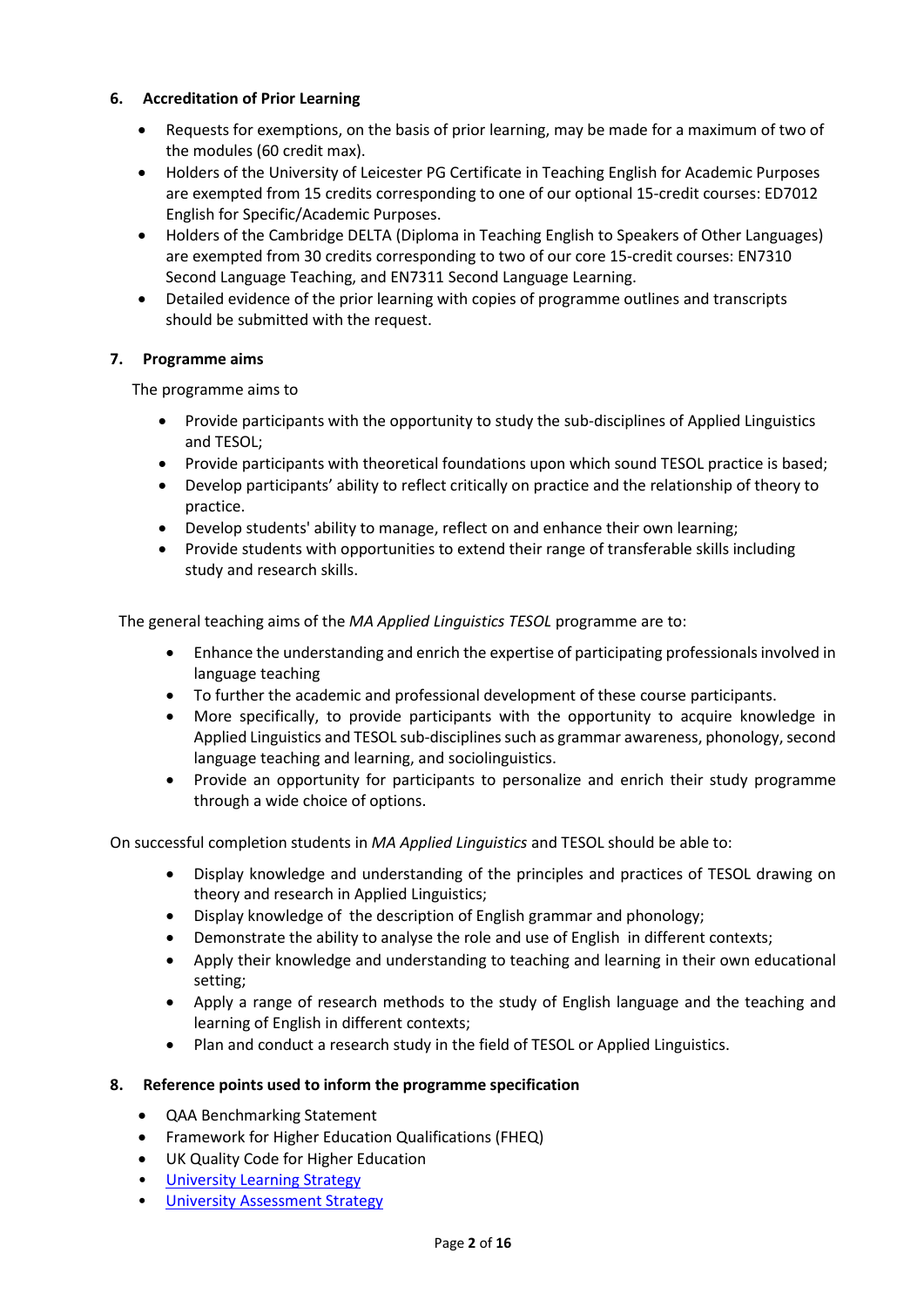- University of Leicester Periodic Developmental Review Report
- External Examiners' reports (annual)
- United Nations Education for Sustainable Development Goals
- Student Destinations Data

#### **9. Programme Outcomes**

Unless otherwise stated, programme outcomes apply to all awards specified in [1.](#page-0-0) Programme title(s).

### **Discipline specific knowledge and competencies**

i) Knowledge

| <b>Intended Learning</b><br><b>Outcomes</b>                    | <b>Teaching and Learning Methods</b> | <b>How Demonstrated?</b>                                    |
|----------------------------------------------------------------|--------------------------------------|-------------------------------------------------------------|
| Ability to explain and discuss                                 | Lectures                             | Formative and summative                                     |
| the principles and practices of<br>TESOL drawing on theory and | <b>Seminars</b>                      | assessment, including:                                      |
| research in Applied Linguistics                                | <b>Tutorials</b>                     |                                                             |
|                                                                | Workshops                            | Formative assignment                                        |
|                                                                | Directed reading                     | Module assignments                                          |
|                                                                | <b>Reading Groups</b>                |                                                             |
|                                                                | Dissertation supervision             | Dissertation or Professional Enquiry<br><b>Dissertation</b> |
|                                                                | Induction programme                  |                                                             |
|                                                                | Blackboard (VLE) support site        |                                                             |
|                                                                |                                      |                                                             |
| Ability to explain and discuss                                 | Lectures                             | Formative and summative                                     |
| theories and research findings<br>in Applied Linguistic sub-   | Seminars                             | assessment, including:                                      |
| disciplines                                                    | <b>Tutorials</b>                     |                                                             |
|                                                                | Workshops                            | Formative assignment                                        |
|                                                                | Directed reading                     | Module assignments                                          |
|                                                                | <b>Reading Groups</b>                |                                                             |
|                                                                | Dissertation supervision             | Dissertation                                                |
|                                                                | Induction programme                  |                                                             |
|                                                                | Blackboard (VLE) support site        |                                                             |
|                                                                |                                      |                                                             |

### ii) Concepts

| <b>Intended Learning</b><br><b>Outcomes</b>                                                  | <b>Teaching and Learning Methods</b>                                                                                               | <b>How Demonstrated?</b>                                                                                                                                                                  |
|----------------------------------------------------------------------------------------------|------------------------------------------------------------------------------------------------------------------------------------|-------------------------------------------------------------------------------------------------------------------------------------------------------------------------------------------|
| Ability to describe the formal<br>(i.e., syntactic and phonological)<br>features of English. | Grammar and Phonology categories<br>and processes; related terminology<br>- through lectures, pre-session<br>tasks, and workshops. | Assessment in Grammar and<br>Phonology including analysis of a<br>piece of spoken or written discourse<br>analysis of selected pieces of spoken<br>or written discourse.<br>Dissertation. |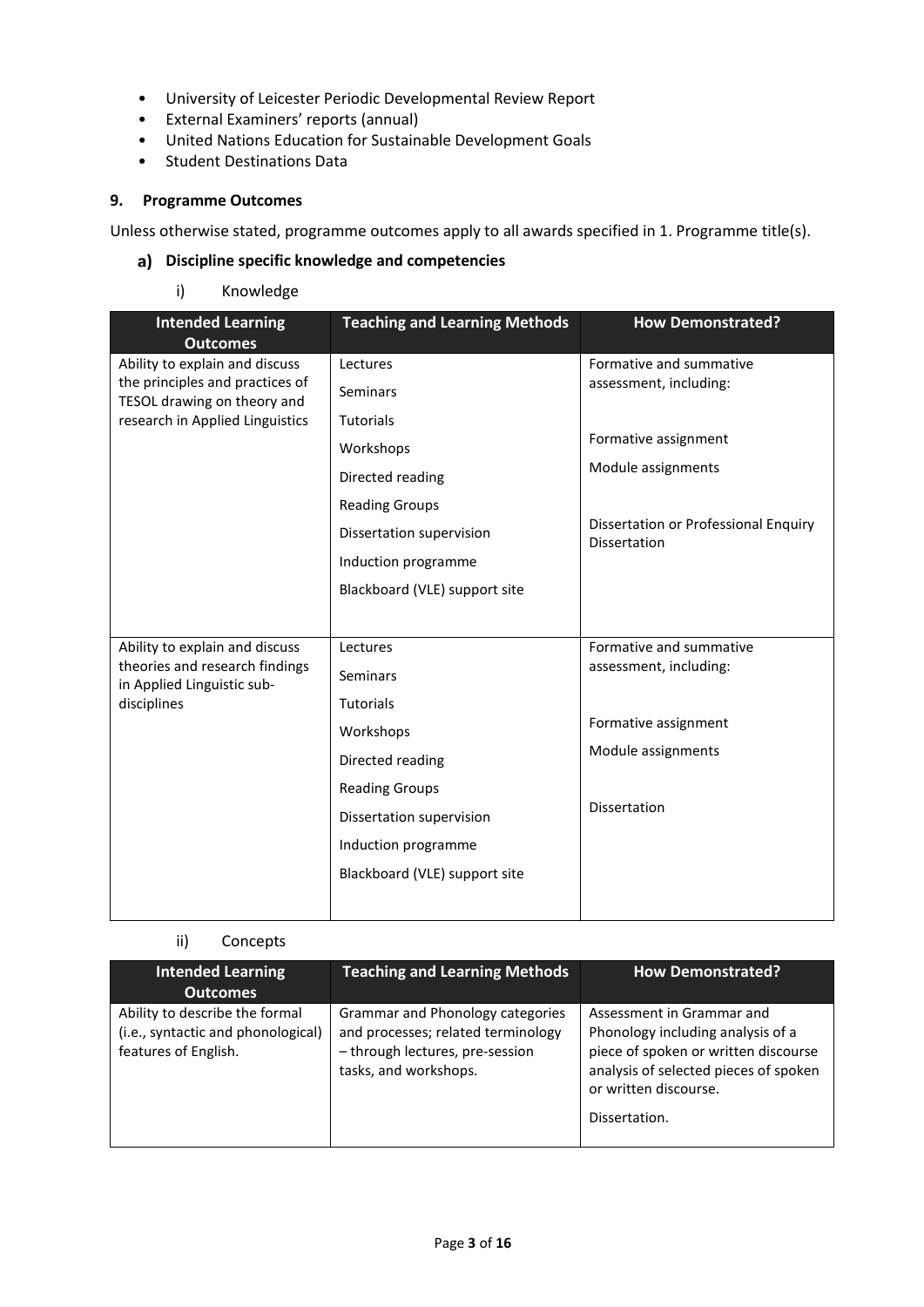| <b>Intended Learning</b><br><b>Outcomes</b>                                                                                                              | <b>Teaching and Learning Methods</b>                                                                                                | <b>How Demonstrated?</b>                                                                                                                                                                |
|----------------------------------------------------------------------------------------------------------------------------------------------------------|-------------------------------------------------------------------------------------------------------------------------------------|-----------------------------------------------------------------------------------------------------------------------------------------------------------------------------------------|
| Ability to analyse the role and<br>use of English in context (social,<br>political, professional etc.).                                                  | Sociolinguistic frameworks; related<br>terminology - through lectures, pre-<br>session tasks, and workshops.                        | Literature based or empirical small-<br>scale research project on<br>sociolinguistic aspects of language<br>use.<br>Dissertation.                                                       |
| Ability to analyse and discuss<br>the dimensions of language<br>variation and change, and of<br>theories of second language<br>learning and acquisition. | Pedagogical approaches and their<br>underpinning theories, and theories<br>of language acquisition - through<br>lectures, seminars. | Literature based or empirical small-<br>scale research project on an aspect<br>of Second Language Teaching/<br>Learning or sociolinguistic aspects of<br>language use.<br>Dissertation. |

# iii) Techniques

| <b>Intended Learning</b><br><b>Outcomes</b>                                                                            | <b>Teaching and Learning Methods</b>                                                                                                      | <b>How Demonstrated?</b>                                                                |
|------------------------------------------------------------------------------------------------------------------------|-------------------------------------------------------------------------------------------------------------------------------------------|-----------------------------------------------------------------------------------------|
| Development of the analytical<br>skills used by linguists to<br>describe language form,<br>language use and discourse. | Use of phonemic analysis and<br>models of grammatical analysis, as<br>well as various sociolinguistic<br>frameworks (e.g. of pragmatics). | Assessed analyses of samples of<br>spoken or written language. (Tests;<br>assignments). |

# iv) Critical analysis

| <b>Intended Learning</b><br><b>Outcomes</b>                                                                                                                      | <b>Teaching and Learning Methods</b>                                                                                                                                          | <b>How Demonstrated?</b>                                                |
|------------------------------------------------------------------------------------------------------------------------------------------------------------------|-------------------------------------------------------------------------------------------------------------------------------------------------------------------------------|-------------------------------------------------------------------------|
| Ability to analyse and critique<br>relevant arguments, debates<br>and points of view in areas of<br>Applied Linguistics and TESOL.<br><b>Explain and discuss</b> | Seminars involving critical debate<br>based on pre-class reading.<br>Group tutorials analysing aspects of<br>Applied Linguistics/TESOL.                                       | Development of a critical argument<br>in essays and final Dissertation. |
| developments in TESOL.                                                                                                                                           | Formative feedback on assignments.<br>Online discussion with personal<br>tutor regarding assignment outlines<br>and tasks. Participation in<br>Blackboard discussions.        |                                                                         |
| Critically evaluate the<br>relationship between Applied<br>Linguistic theory and TESOL<br>practice.                                                              | Seminars involving critical debate<br>based on pre-class reading.<br>Group tutorials analysing aspects of<br>Applied Linguistics/TESOL.<br>Formative feedback on assignments. | Development of a critical argument<br>in essays and final Dissertation. |
|                                                                                                                                                                  | Online discussion with personal<br>tutor regarding assignment outlines<br>and tasks. Participation in<br>Blackboard discussions.                                              |                                                                         |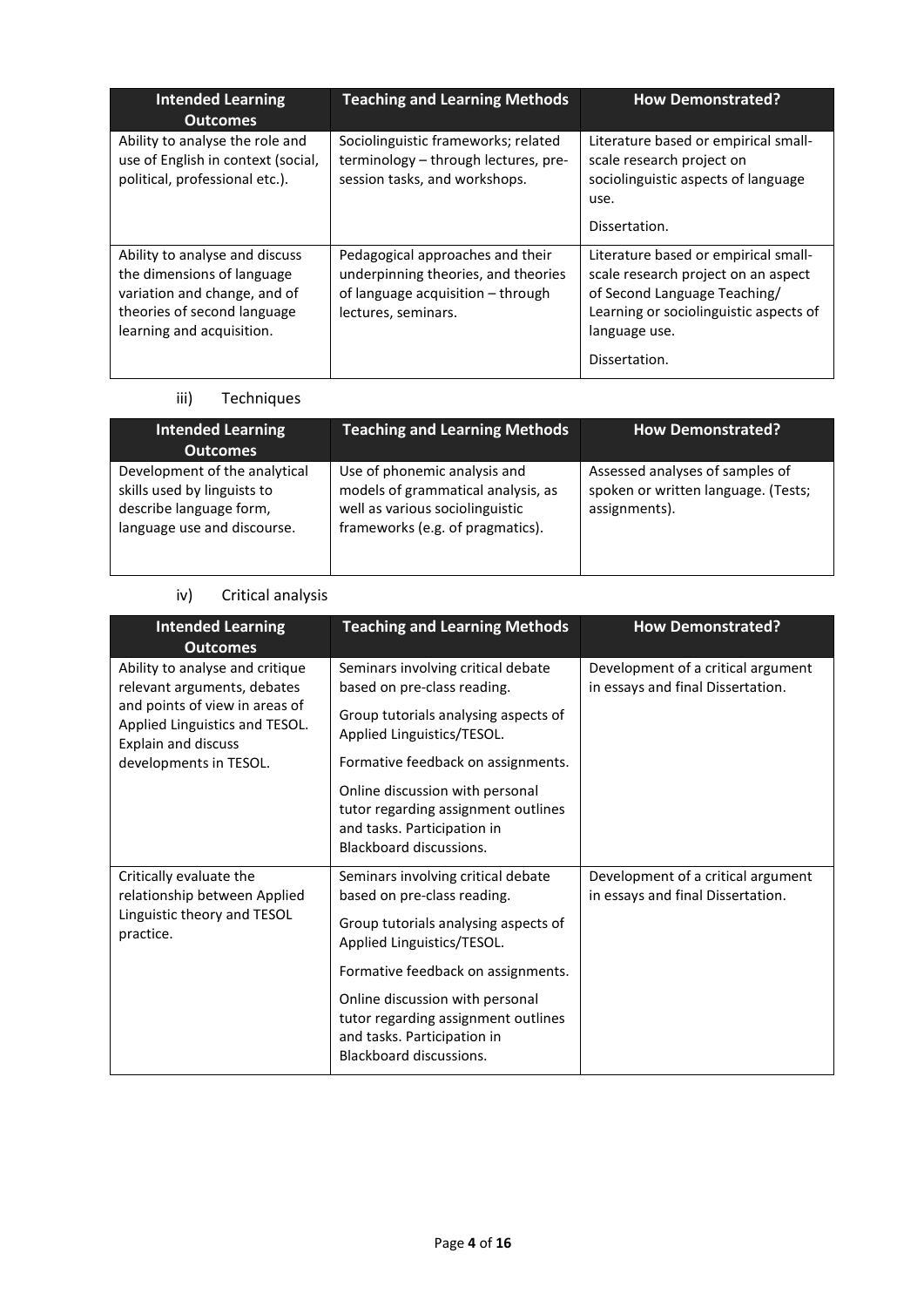### v) Presentation

| <b>Intended Learning</b><br><b>Outcomes</b>                             | <b>Teaching and Learning Methods</b>                                          | <b>How Demonstrated?</b>                                                                                                                                          |
|-------------------------------------------------------------------------|-------------------------------------------------------------------------------|-------------------------------------------------------------------------------------------------------------------------------------------------------------------|
| Produce articulate, fluent and<br>well-structured assignments.          | Study guides and induction to<br>support development of academic<br>literacy. | Good organisation and presentation,<br>including use of tables and graphs,<br>etc., are specific aspects of our                                                   |
|                                                                         | Formative feedback on a referencing<br>task in Semester 1.                    | formal marking criteria in all<br>assignments.                                                                                                                    |
|                                                                         | Formative feedback on all<br>assignments.                                     |                                                                                                                                                                   |
|                                                                         | Assignment seminar at the end of<br>each module.                              |                                                                                                                                                                   |
|                                                                         | Tailored language support delivered<br>by ELTU.                               |                                                                                                                                                                   |
| Show accurate and appropriate<br>handling of references and<br>sources. | Study guides and induction to<br>support development of academic<br>literacy. | Good organisation and presentation,<br>including use of tables and graphs,<br>etc., are specific aspects of our<br>formal marking criteria in all<br>assignments. |
|                                                                         | Formative feedback on a referencing<br>task in Semester 1.                    |                                                                                                                                                                   |
|                                                                         | Formative feedback on all<br>assignments.                                     |                                                                                                                                                                   |
| Show ability to present work<br>clearly and appropriately.              | Study guides and induction to<br>support development of academic<br>literacy. | Good organisation and presentation,<br>including use of tables and graphs,<br>etc., are specific aspects of our                                                   |
|                                                                         | Formative feedback on a referencing<br>task in Semester 1.                    | formal marking criteria in all<br>assignments.                                                                                                                    |
|                                                                         | Formative feedback on all<br>assignments.                                     |                                                                                                                                                                   |
|                                                                         | Assignment seminar at the end of<br>each module.                              |                                                                                                                                                                   |
|                                                                         | Tailored language support delivered<br>by ELTU.                               |                                                                                                                                                                   |

# vi) Appraisal of evidence

| <b>Intended Learning</b><br><b>Outcomes</b>                                              | <b>Teaching and Learning Methods</b>                                                                                                                                                                                                                       | <b>How Demonstrated?</b>                                                                                             |
|------------------------------------------------------------------------------------------|------------------------------------------------------------------------------------------------------------------------------------------------------------------------------------------------------------------------------------------------------------|----------------------------------------------------------------------------------------------------------------------|
| Ability to formulate research<br>questions that are appropriate<br>and properly defined. | Research Methods training is<br>provided throughout the academic<br>year.<br>Some module assignments give<br>opportunities for small-scale data<br>collection and analysis of language<br>use e.g. through sociolinguistic<br>surveys or use of corpora in | Extended essays and Dissertation, at<br>the proposal and outline stages as<br>well as in their final submitted form. |
|                                                                                          | preparation for the Dissertation.                                                                                                                                                                                                                          |                                                                                                                      |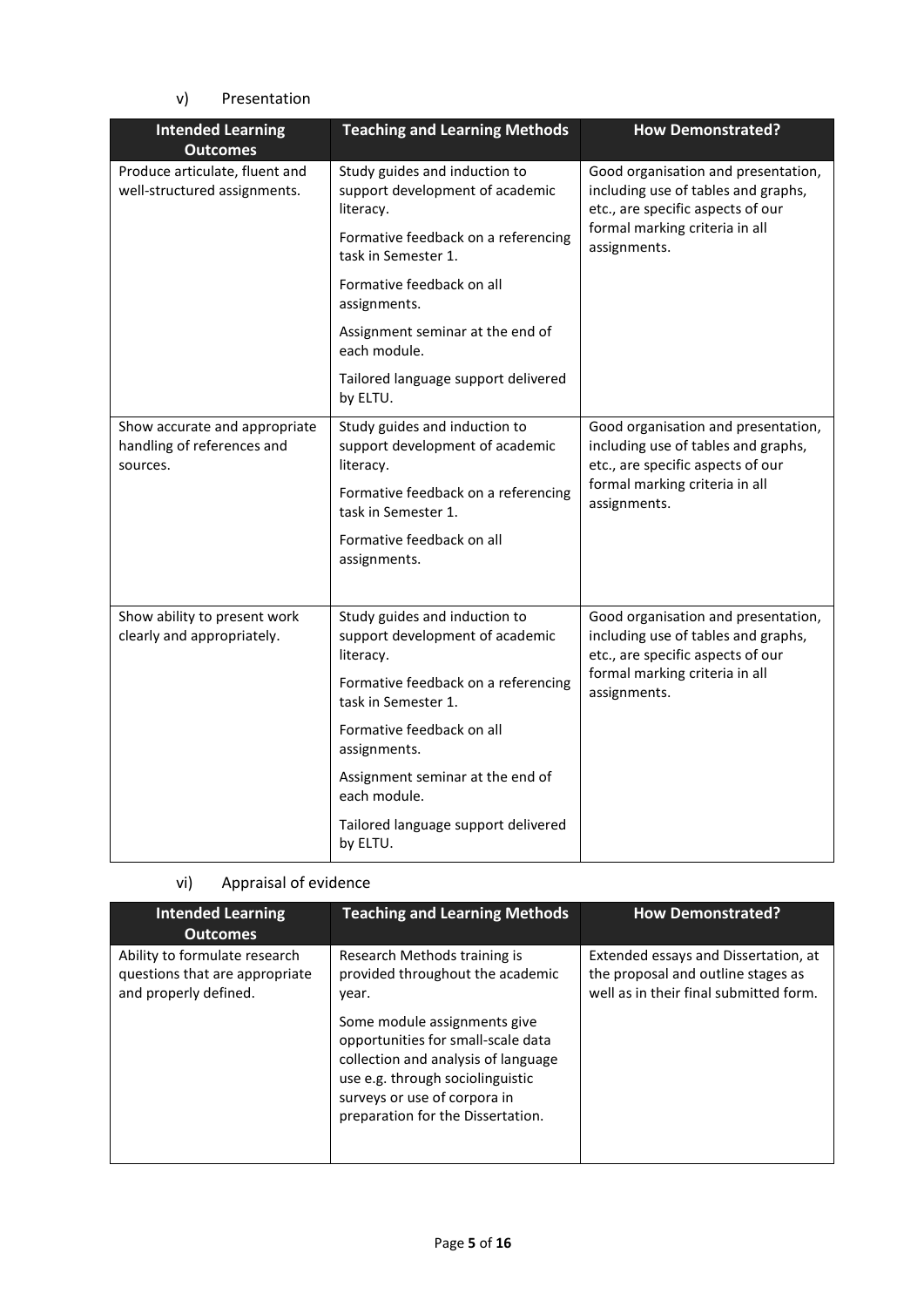| <b>Intended Learning</b><br><b>Outcomes</b>                                                   | <b>Teaching and Learning Methods</b>                                                                                                                                                                                                                                                            | <b>How Demonstrated?</b>                                                                                             |
|-----------------------------------------------------------------------------------------------|-------------------------------------------------------------------------------------------------------------------------------------------------------------------------------------------------------------------------------------------------------------------------------------------------|----------------------------------------------------------------------------------------------------------------------|
| Provide evidence of systematic<br>enquiry.                                                    | Research Methods training is<br>provided throughout the academic<br>year.<br>Some module assignments give<br>opportunities for small-scale data<br>collection and analysis of language<br>use e.g. through sociolinguistic<br>surveys or use of corpora in<br>preparation for the Dissertation. | Extended essays and Dissertation, at<br>the proposal and outline stages as<br>well as in their final submitted form. |
| Discuss and justify research<br>methods used.                                                 | Research Methods training is<br>provided throughout the academic<br>year.<br>Some module assignments give<br>opportunities for small-scale data<br>collection and analysis of language<br>use e.g. through sociolinguistic<br>surveys or use of corpora in<br>preparation for the Dissertation. | Extended essays and Dissertation, at<br>the proposal and outline stages as<br>well as in their final submitted form. |
| Present and analyse data clearly<br>and accurately.                                           | Research Methods training is<br>provided throughout the academic<br>year.<br>Some module assignments give<br>opportunities for small-scale data<br>collection and analysis of language<br>use e.g. through sociolinguistic<br>surveys or use of corpora in<br>preparation for the Dissertation. | Extended essays and Dissertation, at<br>the proposal and outline stages as<br>well as in their final submitted form. |
| Show awareness of possible<br>limitations to the study and of<br>alternative interpretations. | Research Methods training is<br>provided throughout the academic<br>year.<br>Some module assignments give<br>opportunities for small-scale data<br>collection and analysis of language<br>use e.g. through sociolinguistic<br>surveys or use of corpora in<br>preparation for the Dissertation. | Extended essays and Dissertation, at<br>the proposal and outline stages as<br>well as in their final submitted form. |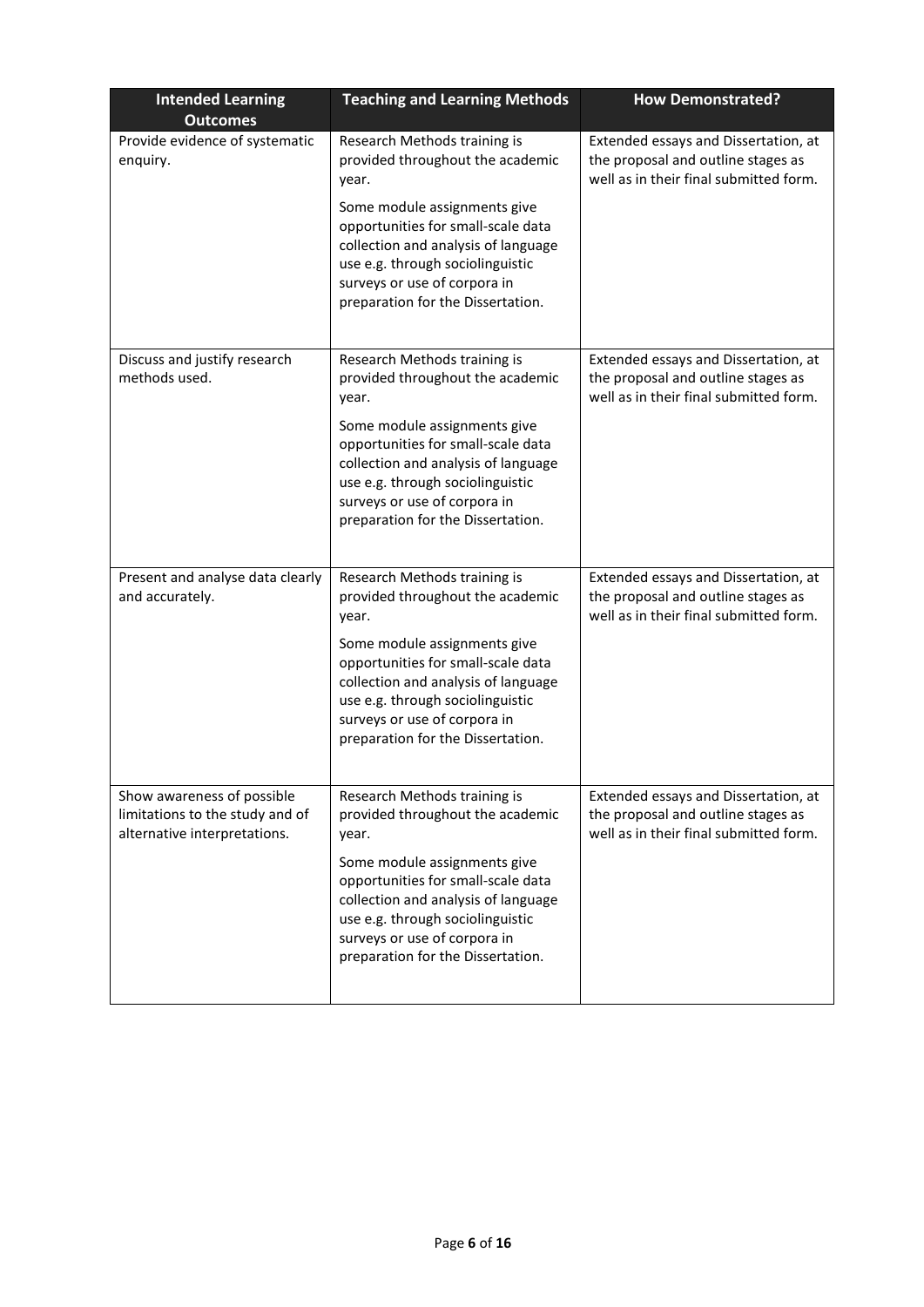# **Transferable skills**

i) Research skills

| <b>Intended Learning</b><br><b>Outcomes</b>                                                                                                                                                                                                                                                                                                                                                                          | <b>Teaching and Learning Methods</b>                                | <b>How Demonstrated?</b>                                                                                          |
|----------------------------------------------------------------------------------------------------------------------------------------------------------------------------------------------------------------------------------------------------------------------------------------------------------------------------------------------------------------------------------------------------------------------|---------------------------------------------------------------------|-------------------------------------------------------------------------------------------------------------------|
| Students should have a clear idea<br>of the practicalities of carrying out<br>trustworthy research e.g.:<br>Developing researchable<br>questions<br>Constructing a realistic and<br>٠<br>robust research design<br>Planning a timetable for<br>٠<br>fieldwork and working out the<br>feasibility of an intended study<br>in particular contexts<br>Gaining access to participants<br>Carrying out research ethically | Research Methods training.<br>Supervisor guidance for Dissertation. | Assignment essays which make use<br>of small-scale data collection.<br>Dissertation proposal and<br>Dissertation. |

### ii) Communication skills

| <b>Intended Learning</b>                                                                | <b>Teaching and Learning Methods</b>                                                                                                                   | <b>How Demonstrated?</b>                               |
|-----------------------------------------------------------------------------------------|--------------------------------------------------------------------------------------------------------------------------------------------------------|--------------------------------------------------------|
| <b>Outcomes</b>                                                                         |                                                                                                                                                        |                                                        |
| Communicative and                                                                       | Opportunities to develop critical                                                                                                                      | Participation in Reading Groups.                       |
| intercultural competence.                                                               | analytical skills in discussion with<br>peers from a range of backgrounds,<br>from different parts of the world<br>and with different first languages. | Seminar and workshop participation.                    |
| Constructing and managing a                                                             | Seminar debates and student                                                                                                                            | Participation in Reading Groups.                       |
| spoken argument, as well as<br>communicating effectively and                            | presentations, e.g. Reading Group<br>seminars.                                                                                                         | Seminar and workshop participation.                    |
| fluently in speech.                                                                     | Analysis of classroom discourse.                                                                                                                       |                                                        |
| Analyse and discuss the                                                                 | Seminar debates and student                                                                                                                            | Participation in Reading Groups.                       |
| dynamics of oral<br>communication.                                                      | presentations, e.g., Reading Group<br>seminars.                                                                                                        | Seminar and workshop participation.                    |
|                                                                                         | Analysis of classroom discourse.                                                                                                                       |                                                        |
| Communicating effectively and                                                           | Introduction to IT tools (e.g.,                                                                                                                        | Formative assignment focuses on                        |
| fluently in writing, including use                                                      | Refworks) for referencing.                                                                                                                             | writing skills.                                        |
| of the appropriate register and<br>style and proper referencing<br>when writing essays, | Academic writing training provided<br>by ELTU and available to<br>international students.                                                              | Tutorial advice offered on outlines of<br>assignments. |
| assignments and dissertations.                                                          | Student learning centre advice                                                                                                                         | Written assignments required in<br>each module.        |
|                                                                                         | publicised.                                                                                                                                            |                                                        |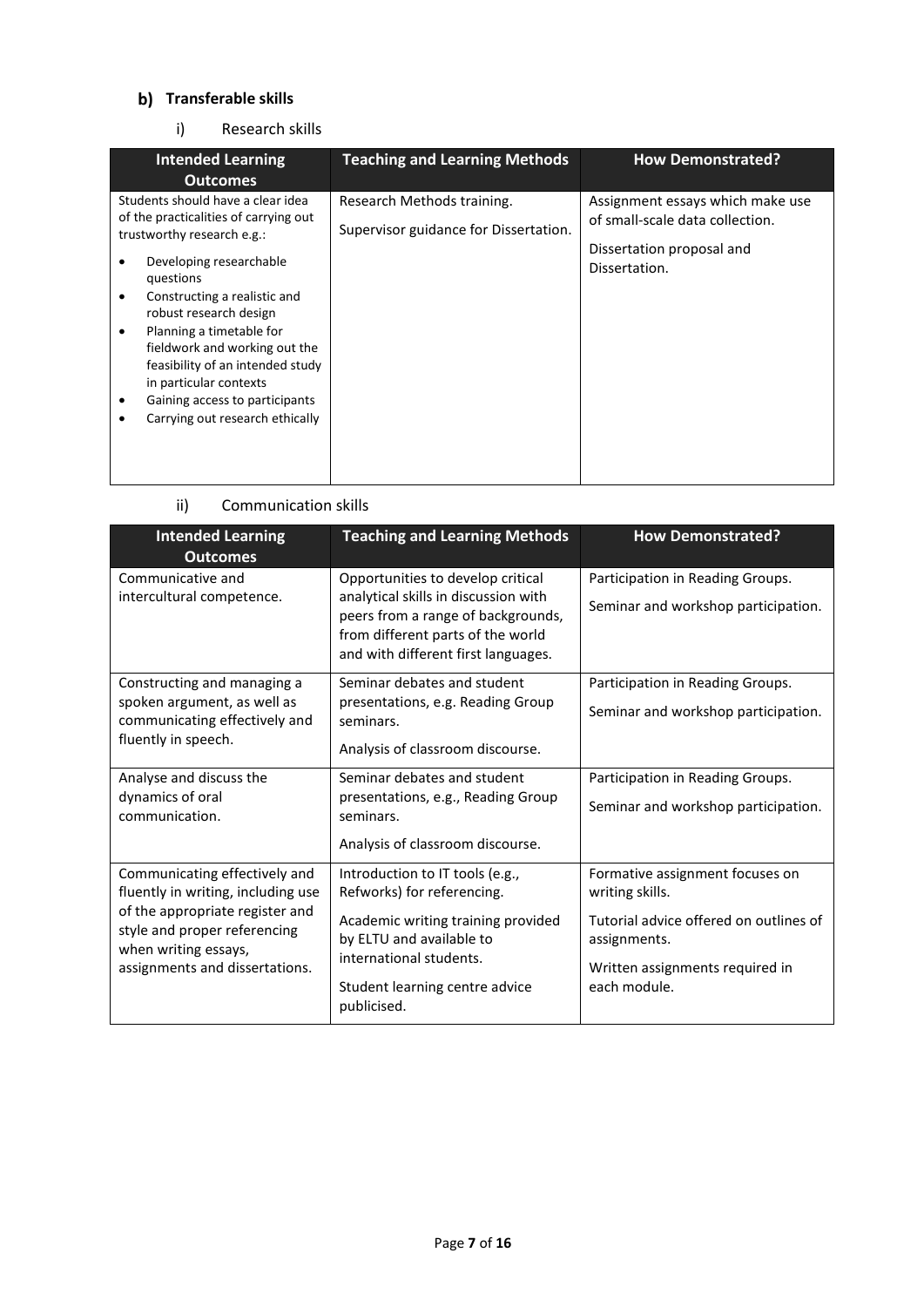# iii) Data presentation

| <b>Intended Learning</b><br><b>Outcomes</b>                                                                                                                          | <b>Teaching and Learning Methods</b>                                                                                                                     | <b>How Demonstrated?</b>                                                                                                                                                                          |
|----------------------------------------------------------------------------------------------------------------------------------------------------------------------|----------------------------------------------------------------------------------------------------------------------------------------------------------|---------------------------------------------------------------------------------------------------------------------------------------------------------------------------------------------------|
| Demonstrate a command of<br>quantitative and qualitative<br>research methods and their<br>uses in areas such as language<br>testing and Second Language<br>Learning. | Research Methods sessions,<br>including sessions on quantitative<br>and qualitative data analysis.<br>Additional resources via Blackboard<br>(VLE) site. | In Dissertation, as well as in any<br>empirical research for assignments,<br>students may analyse quantitative<br>data through SPSS or Excel or use<br>qualitative techniques for spoken<br>data. |

### iv) Information technology

| <b>Intended Learning</b><br><b>Outcomes</b>                                                                                                | <b>Teaching and Learning Methods</b>                                                                                                                                                            | <b>How Demonstrated?</b>                                                                                                     |
|--------------------------------------------------------------------------------------------------------------------------------------------|-------------------------------------------------------------------------------------------------------------------------------------------------------------------------------------------------|------------------------------------------------------------------------------------------------------------------------------|
| Ability to use linguistics-related<br>software (eg British National<br>Corpus, Wordsmith Tools,<br>Oxford Text Archive).                   | Their use is demonstrated and<br>practised in e.g. modules covering<br>Phonology & Pronunciation and<br>Corpus Linguistics.<br>Research Methods training in basic<br>use of linguistic corpora. | Students may submit assignments<br>drawing on electronic tools and<br>corpora, as appropriate, in a range of<br>assignments. |
| Ability to use effectively<br>bibliographic and other tools for<br>identifying relevant research<br>literature and associated<br>resources | Induction - Education Library Staff<br>Introduction to IT tools (e.g.<br>Refworks, Turnitin) for referencing<br>and plagiarism detection.                                                       | Various assessment modes where<br>relevant which make use of literature<br>search.                                           |

# v) Problem solving

| <b>Intended Learning</b><br><b>Outcomes</b>                                            | <b>Teaching and Learning Methods</b>                                                                                                                                                                                                                           | <b>How Demonstrated?</b>                                                                                                                                                                                                                                                                                     |
|----------------------------------------------------------------------------------------|----------------------------------------------------------------------------------------------------------------------------------------------------------------------------------------------------------------------------------------------------------------|--------------------------------------------------------------------------------------------------------------------------------------------------------------------------------------------------------------------------------------------------------------------------------------------------------------|
| Ability to identify and reflect on<br>common learning and teaching<br>problems in ELT. | Second Language Teaching and<br>Second Language Learning address<br>key issues and problems in ELT, and<br>related theories and research.<br>Seminar and assignment tasks give<br>students opportunity to relate these<br>to specific contexts and situations. | Assignments on relevant courses are.<br>expected to reflect on and critically<br>discuss problems and issues in ELT<br>and relate them to theory. Most<br>assignments finish with an<br>'implications' section related to a<br>specific context/group of learners.<br>This also applies to the Dissertation. |
| Ability to identify and analyse<br>limitations in existing theories<br>and research.   | Second Language Teaching and<br>Second Language Learning address<br>key issues and problems in ELT, and<br>related theories and research.<br>Seminar and assignment tasks give<br>students opportunity to relate these<br>to specific contexts and situations. | Assignments on relevant courses are.<br>expected to reflect on and critically<br>discuss problems and issues in ELT<br>and relate them to theory. Most<br>assignments finish with an<br>'implications' section related to a<br>specific context/group of learners.<br>This also applies to the Dissertation. |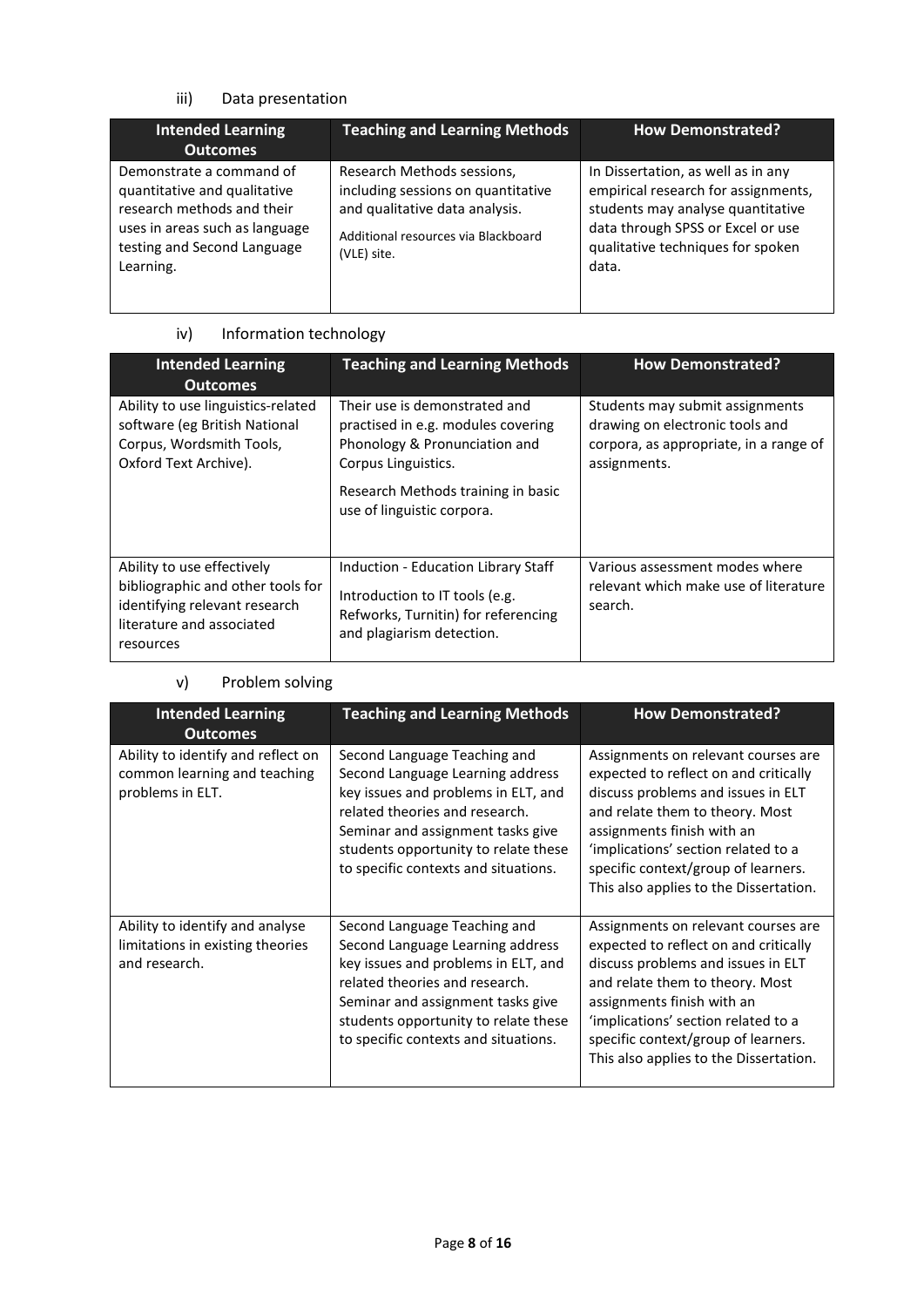| <b>Intended Learning</b><br><b>Outcomes</b>                     | <b>Teaching and Learning Methods</b>                                                                                                                                                                                                                           | <b>How Demonstrated?</b>                                                                                                                                                                                                                                                                                    |
|-----------------------------------------------------------------|----------------------------------------------------------------------------------------------------------------------------------------------------------------------------------------------------------------------------------------------------------------|-------------------------------------------------------------------------------------------------------------------------------------------------------------------------------------------------------------------------------------------------------------------------------------------------------------|
| Ability to identify and reflect on<br>cultural problems in ELT. | Second Language Teaching and<br>Second Language Learning address<br>key issues and problems in ELT, and<br>related theories and research.<br>Seminar and assignment tasks give<br>students opportunity to relate these<br>to specific contexts and situations. | Assignments on relevant courses are<br>expected to reflect on and critically<br>discuss problems and issues in ELT<br>and relate them to theory. Most<br>assignments finish with an<br>'implications' section related to a<br>specific context/group of learners.<br>This also applies to the Dissertation. |

# vi) Working relationships

| <b>Intended Learning</b><br><b>Outcomes</b>                     | <b>Teaching and Learning Methods</b>                    | <b>How Demonstrated?</b>                                                                                               |  |
|-----------------------------------------------------------------|---------------------------------------------------------|------------------------------------------------------------------------------------------------------------------------|--|
| Ability to communicate and<br>work effectively in small groups. | Group work in workshops/seminars<br>and Reading Groups. | Informal assessment of students'<br>effectiveness in group activities.                                                 |  |
|                                                                 | Course specific Discussion Forum in<br>Blackboard (CB). | Dissertations frequently involve<br>surveying, interviewing and/or<br>observing experienced teaching<br>professionals. |  |
| Show willingness to learn from<br>other ELT professionals.      | Group work in workshops/seminars<br>and Reading Groups. | Informal assessment of students'<br>effectiveness in group activities.                                                 |  |
|                                                                 | Course specific Discussion Forum in<br>Blackboard (CB). | Dissertations frequently involve<br>surveying, interviewing and/or<br>observing experienced teaching<br>professionals. |  |

# vii) Managing learning

| <b>Intended Learning</b><br><b>Outcomes</b>                                                                                           | <b>Teaching and Learning Methods</b>                                                                                                                                             | <b>How Demonstrated?</b>                                                                                                                                                         |
|---------------------------------------------------------------------------------------------------------------------------------------|----------------------------------------------------------------------------------------------------------------------------------------------------------------------------------|----------------------------------------------------------------------------------------------------------------------------------------------------------------------------------|
| Show ability to work<br>independently and self-<br>critically, demonstrating<br>initiative, self-organization and<br>time-management. | Tutorial support in time<br>management and planning of<br>assignments.<br>Induction session on the use of the<br>library and electronic resources.                               | Tutor reports on student progress.<br>Course evaluation forms and<br>staff/student committee meetings<br>enable monitoring how students see<br>their own success in these areas. |
|                                                                                                                                       | Blackboard support on the<br>university's website.<br>Support on handling information<br>(e.g. how to access online journals)<br>through induction and study skills<br>sessions. | Organisation and presentation of<br>information is assessed in all written<br>assignments.                                                                                       |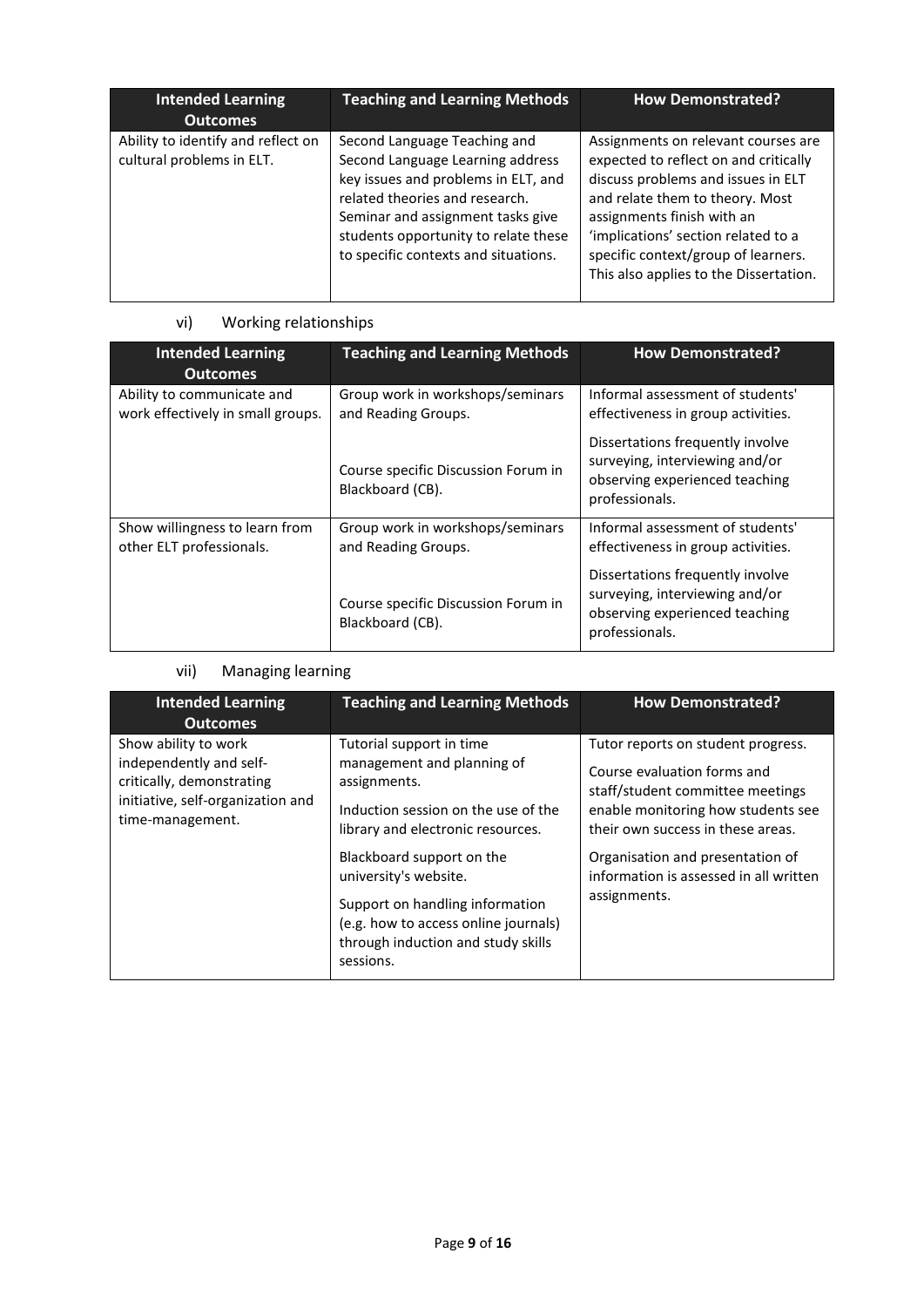| <b>Intended Learning</b><br><b>Outcomes</b>                                                                                                                                  | <b>Teaching and Learning Methods</b>                                                                                                                                                                                                                                                                                                   | <b>How Demonstrated?</b>                                                                                                                                                                                                                                                       |
|------------------------------------------------------------------------------------------------------------------------------------------------------------------------------|----------------------------------------------------------------------------------------------------------------------------------------------------------------------------------------------------------------------------------------------------------------------------------------------------------------------------------------|--------------------------------------------------------------------------------------------------------------------------------------------------------------------------------------------------------------------------------------------------------------------------------|
| Ability to acquire complex<br>linguistic information of diverse<br>kinds, from a variety of sources<br>(libraries, WWW, CD-ROMs,<br>corpora, discussions with peers<br>etc). | Tutorial support in time<br>management and planning of<br>assignments.<br>Induction session on the use of the<br>library and electronic resources.<br>Blackboard support on the<br>university's website.<br>Support on handling information<br>(e.g. how to access online journals)<br>through induction and study skills<br>sessions. | Tutor reports on student progress.<br>Course evaluation forms and<br>staff/student committee meetings<br>enable monitoring how students see<br>their own success in these areas.<br>Organisation and presentation of<br>information is assessed in all written<br>assignments. |

viii) Career management

| <b>Intended Learning</b><br><b>Outcomes</b>                                                                      | <b>Teaching and Learning Methods</b>                                                                                                                                                                                                  | <b>How Demonstrated?</b>                                                                                              |
|------------------------------------------------------------------------------------------------------------------|---------------------------------------------------------------------------------------------------------------------------------------------------------------------------------------------------------------------------------------|-----------------------------------------------------------------------------------------------------------------------|
| Develop an awareness of<br>teacher identities, changes in<br>career path, and reflective<br>practitioner skills. | Students have the opportunity to<br>choose two optional courses (30<br>credits) in accordance with their<br>own goals and preferences.<br>Through the module Continuing<br>Professional Development for<br>English Language Teachers. | Written assignment for CPD for<br>English language Teachers (EN7305).<br>Supervisor support at Dissertation<br>stage. |

### **10. Special features**

The MA in Applied Linguistics and TESOL programme is designed around five core modules delivered in semesters 1 and 2 that equip students with substantial knowledge and skills in key areas of Applied Linguistics and TESOL theory and practice. Prior to the first written assessment, students complete a formative writing task. This allows for the practice of academic writing skills and opportunities to gain valuable feedback from a personal tutor. The programme also allows students to specialise through the selection of three optional modules (one in Semester 1 and two in Semester 2) and a dissertation on a topic area of choice. This level of choice means that students have opportunities to progress through the programme in a manner that reflects their own priorities and developing interests. Prior to work on the dissertation in Semester 2, a series of research methods seminars are organised which aim to develop core research knowledge and skills.

- The MA is campus-based. Occasionally it may draw on parallel courses on the similar distance learning degree.
- MA Applied Linguistics students pursuing their degree by DL can switch to the campusbased mode, or vice versa, only by agreement with the programme leaders. Each case will be treated on its own merits.
- The MA combines a theoretical grounding in Applied Linguistics with pedagogical application to English Language Teaching, rather than concentrating solely on one or the other.
- The wide range of option modules enables students with two years of teaching experience to specialise in a chosen area.
- A student who takes *Language Testing and Assessment* 1 and 2, and also does their dissertation on a language testing related topic may be awarded an MA in Applied Linguistics and TESOL with Language Testing.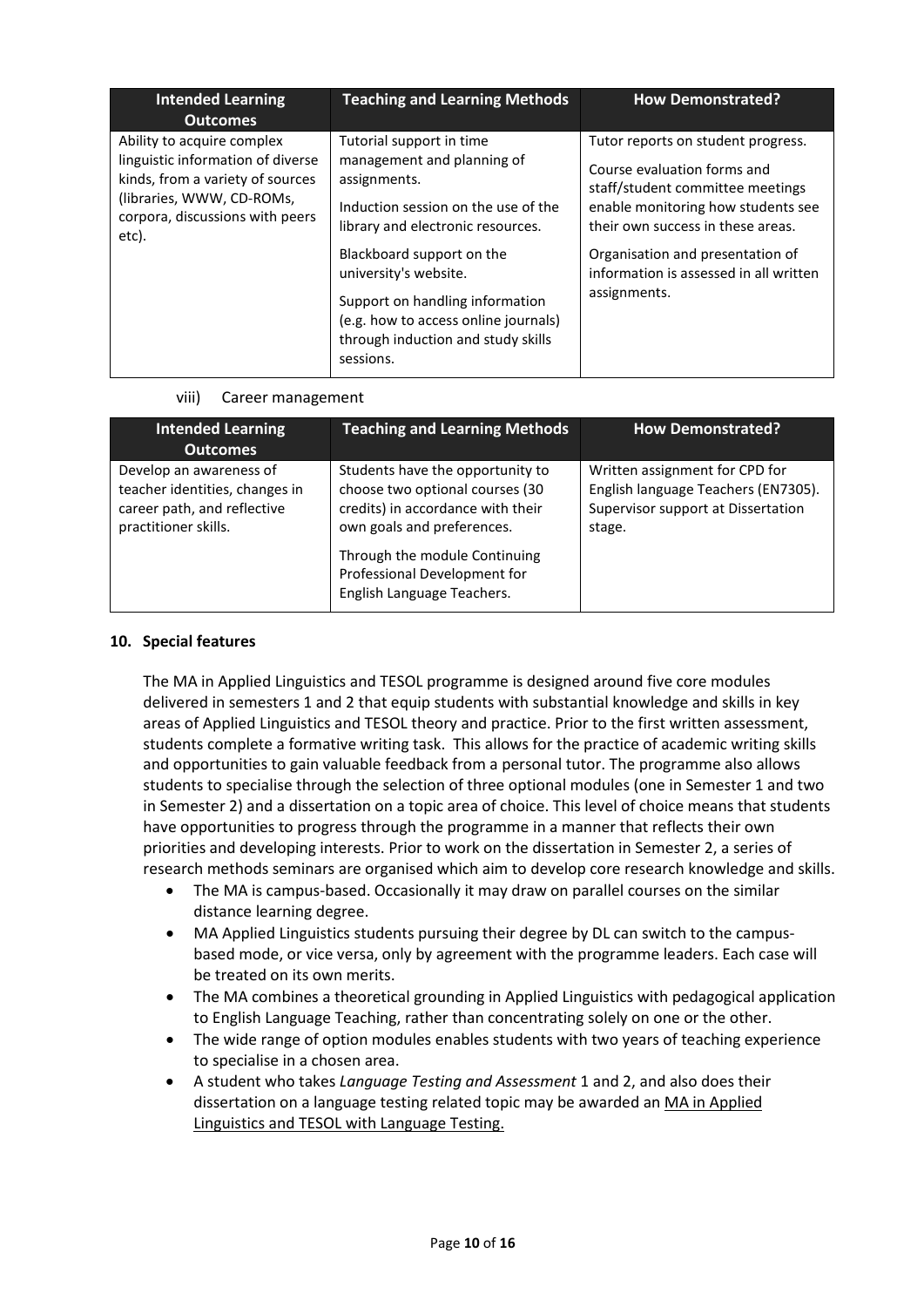### **11. Indicators of programme quality**

The external examiners for both distance and campus versions of the current MA Applied Linguistics and TESOL programme have expressed their satisfaction and complimented the team on a number of points, including the quality of written feedback on students' assignments and the quality of dissertation projects undertaken by students

### **12. Criteria for award and classification**

This programme follows the standard scheme of taught postgraduate award and classification set out in [Senate Regulations](http://www.le.ac.uk/senate-regulations) – see the version of *Senate Regulation 6 governing taught postgraduate programmes of study* relevant to year of entry.

### **13. Progression points**

As defined i[n Senate Regulations](http://www.le.ac.uk/senate-regulation6) - refer to the version of *Senate Regulation 6 governing taught postgraduate programmes of study* relevant to year of entry.

In cases where a student has failed to meet a requirement to progress he or she will be required to withdraw from the course and a recommendation will be made to the Board of Examiners for an intermediate/exit award where appropriate.

### **14. Rules relating to re-sits or re-submissions**

As defined i[n Senate Regulations](http://www.le.ac.uk/senate-regulation6) - refer to the version of *Senate Regulation 6 governing taught postgraduate programmes of study* relevant to year of entry.

Students can only resubmit in 60 credits of the course. All resubmissions in the taught modules must be completed before progression to the Dissertation.

### **15. External Examiners reports**

The details of the External Examiner(s) for this programme and the most recent External Examiners' reports for this programme can be found at [exampapers@Leicester](https://exampapers.le.ac.uk/) [log-in required]

### **16. Additional features** (e.g. timetable for admissions)

There is only one intake per year, at the beginning of the academic year.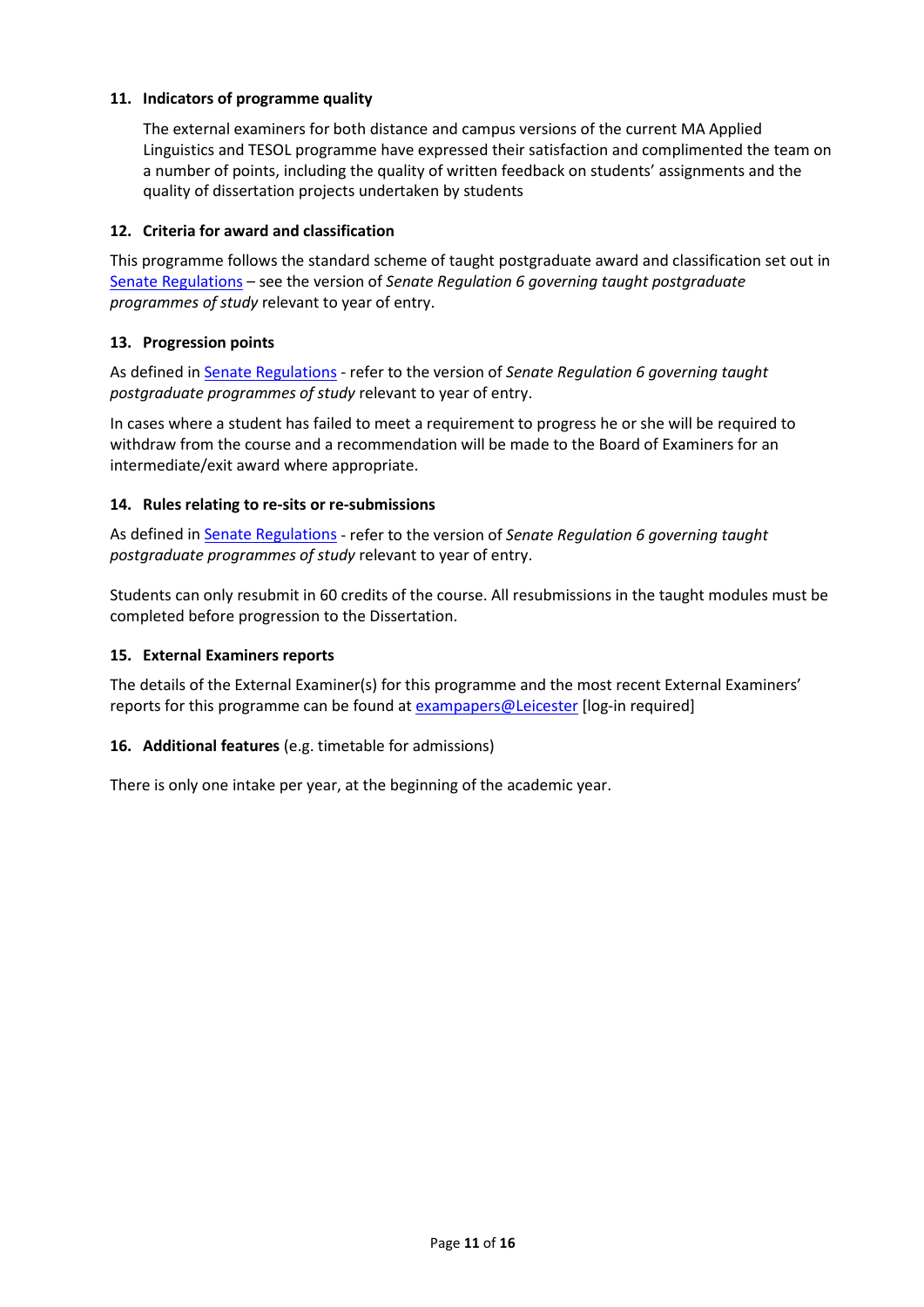

# **Programme Specification (Postgraduate) FOR ENTRY YEAR:** Choose an item.

**Date created:** Click or tap here to enter text. **Last amended:** Click or tap to enter a date. **Version no.** Choose an item.

# **Appendix 1: Programme structure (programme regulations)**

The University regularly reviews its programmes and modules to ensure that they reflect the current status of the discipline and offer the best learning experience to students. On occasion, it may be necessary to alter particular aspects of a course or module.

### **Updates to the programme**

| --<br>Academic year affected | <b>Module Code(s)</b> | Update |
|------------------------------|-----------------------|--------|
|                              |                       |        |

### **MA in Applied Linguistics and TESOL (Campus Based)**

Credit breakdown

| <b>Status</b>        | <b>Year long</b>   | Semester 1         | Semester 2         | Other delivery<br>period |
|----------------------|--------------------|--------------------|--------------------|--------------------------|
| Core taught          | Choose an<br>item. | 45 credits         | 30 credits         | Choose an<br>item.       |
| Optional             | Choose an<br>item. | 15 credits         | 30 credits         | Choose an<br>item.       |
| Dissertation/project | 60 credits         | Choose an<br>item. | Choose an<br>item. | Choose an<br>item.       |

180 credits in total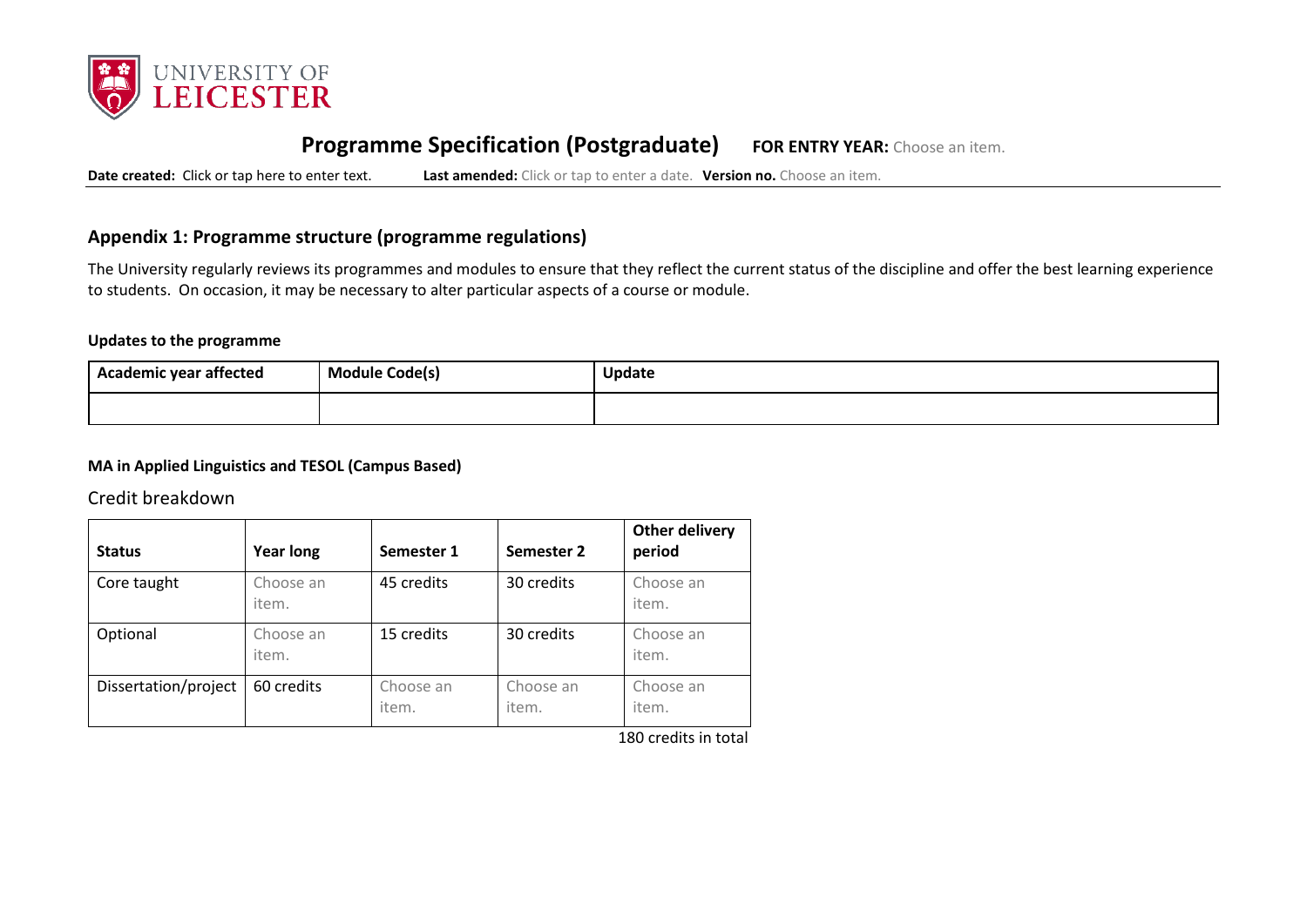# **Level 7/Year 1 2021/22**

# Core modules

| <b>Delivery period</b> | Code   | <b>Title</b>                | <b>Credits</b> |
|------------------------|--------|-----------------------------|----------------|
| Semester 1             | EN7312 | <b>Grammar Awareness</b>    | 15 credits     |
| Semester 2             | EN7313 | Phonology and Pronunciation | 15 credits     |
| Semester 1             | EN7310 | Second Language Teaching    | 15 credits     |
| Semester 2             | EN7311 | Second Language Learning    | 15 credits     |
| Semester 1             | EN7314 | Language in Society         | 15 credits     |
| Term 3                 | EN7300 | <b>Dissertation</b>         | 60 credits     |

### **Notes**

• *EN7300 Dissertation compulsory only for the degree of MA.*

# *Option modules*

| <b>Delivery period</b> | Code   | <b>Title</b>                                                      | <b>Credits</b> |
|------------------------|--------|-------------------------------------------------------------------|----------------|
| Semester 1             | EN7316 | Psychological Issues in Language Learning                         | 15 credits     |
| Semester 2             | EN7306 | Corpus Linguistics and Language Learning/Teaching                 | 15 credits     |
| Semester 1             | EN7301 | Language Testing and Assessment I                                 | 15 credits     |
| Semester 2             | EN7008 | Language Testing and Assessment II                                | 15 credits     |
| Semester 2             | EN7315 | <b>Discourse Analysis</b>                                         | 15 credits     |
| Semester 2             | EN7002 | Materials Design and Development                                  | 15 credits     |
| Semester 1             | EN7303 | Technology Enhanced Language Learning                             | 15 credits     |
| Semester 2             | EN7308 | Continuing Professional Development for English Language Teachers | 15 credits     |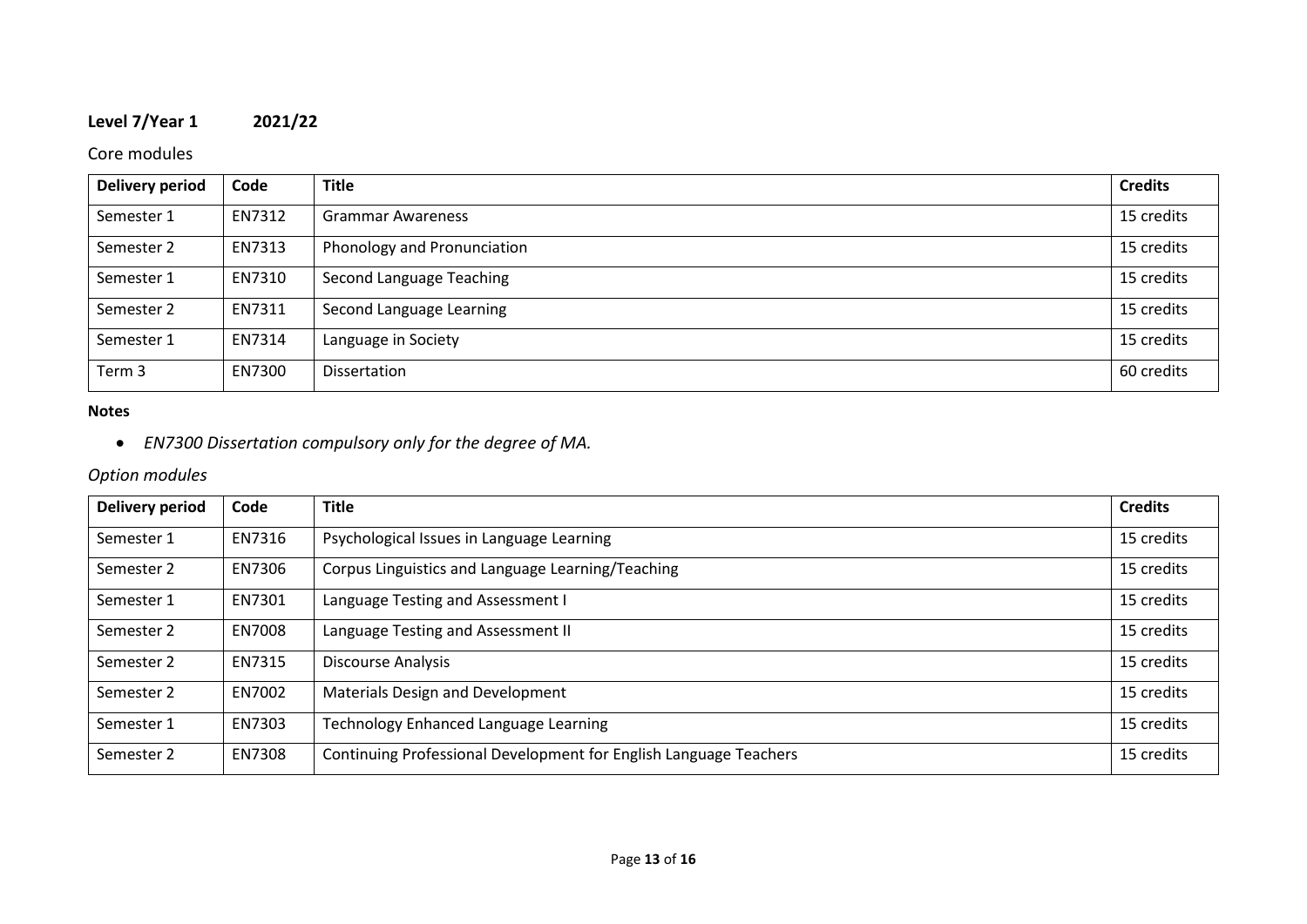#### **Notes**

- *This is an indicative list of option modules and not definitive of what will be available. Option module choice is also subject to availability, timetabling, student number restrictions and, where appropriate, students having taken appropriate pre-requisite modules.*
- *Individual option modules may run in an alternative semester to the one listed above, depending on staff availability.*
- *Students who choose to follow the language testing specialism must take two option modules in Language Testing and Assessment (EN7301 and ED7008) as well as completing a Dissertation in language testing. If successful, they will be awarded an 'MA in Applied Linguistics and TESOL with Language Testing'.*

## *Entry Requirements:*

- A relevant 1<sup>st</sup> degree at a good class 2.2. (UK equivalent) or above
- GPA 3 (US equivalent) or above
- Students whose first language is not English or who have not lived in a country where it is the first language for at least three years prior to starting the programme must possess an appropriate English Language qualification

Acceptable evidence includes: GCSE/O-Level English at grade C or above; an overall score of 6.5 in the IELTS test (with a minimum score of 6.0 obtained in each component); a TOEFL 600 (paper) or 90 (IBT)

• Candidates should normally be teachers or other language professionals with at least one years' classroom experience in TESOL or related area.

Students take 3 core modules and 1 optional module in the Semester 1, and 2 core modules and 2 optional modules in the Semester 2. These are followed by the Dissertation (EN7300).

|            | <b>Module Code</b> | <b>Module Title</b>                     | <b>Credits</b> |
|------------|--------------------|-----------------------------------------|----------------|
| Compulsory | EN7310             | Second Language Teaching (Semester One) | -15            |
|            | <b>EN7311</b>      | Second Language Learning (Semester Two) | 15             |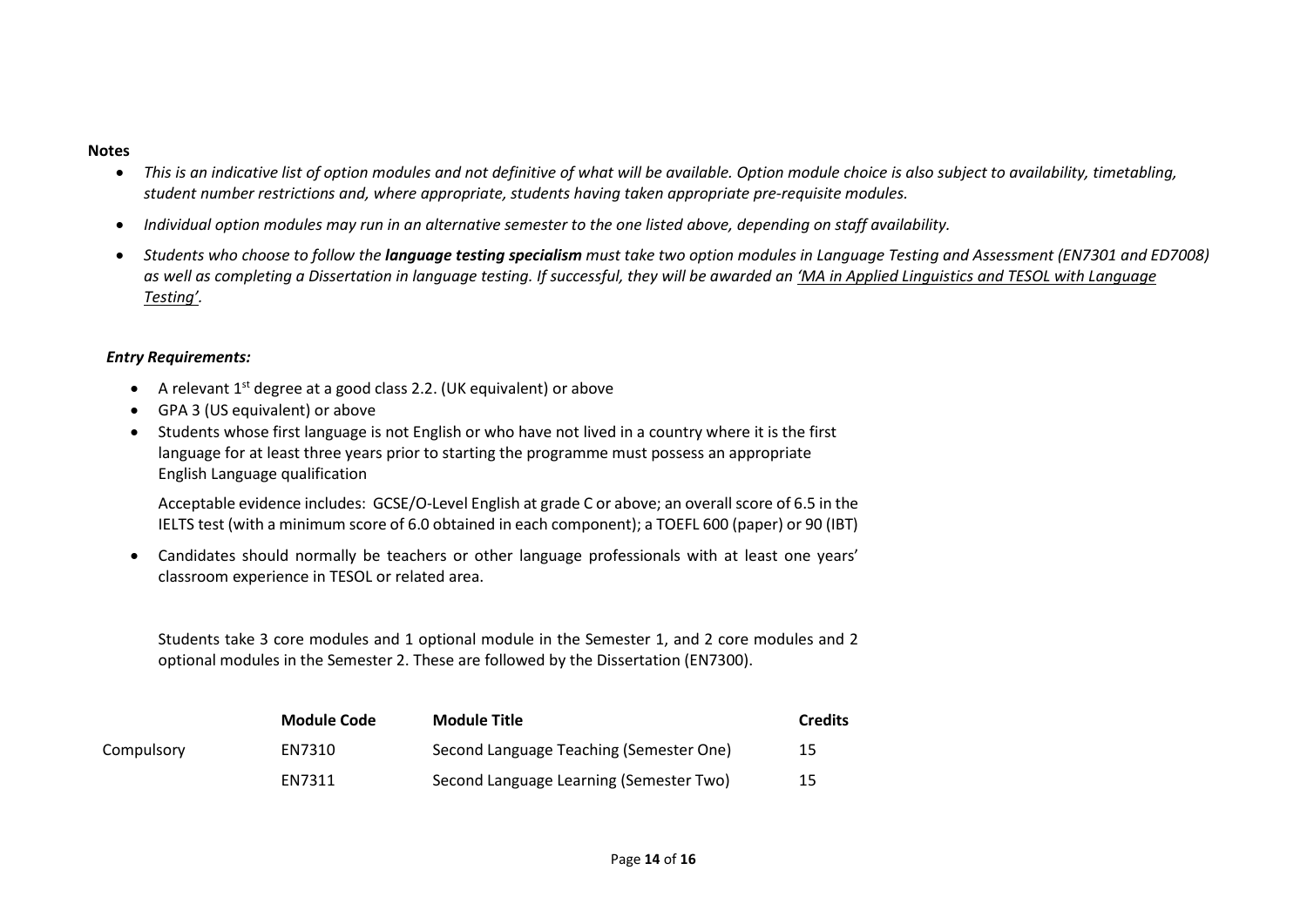|                                                                                 | EN7312   | <b>Grammar Awareness (Semester One)</b>                                             | 15 |
|---------------------------------------------------------------------------------|----------|-------------------------------------------------------------------------------------|----|
|                                                                                 | EN7313   | Phonology and Pronunciation (Semester Two)                                          | 15 |
|                                                                                 | EN7314   | Language in Society (Semester One)                                                  | 15 |
|                                                                                 | EN7300*  | Dissertation (Year Long)                                                            | 60 |
| Optional (semester<br>may change; not all<br>options are offered<br>every year) | EN7316   | Psychological Issues in Language Learning<br>(Semester One)                         | 15 |
|                                                                                 | EN7301** | Language Testing and Assessment I (Semester<br>One)                                 | 15 |
|                                                                                 | EN7008** | Language Testing and Assessment II (Semester<br>Two)                                | 15 |
|                                                                                 | EN7303   | Technology Enhanced Language Learning (TELL)<br>(Semester One)                      | 15 |
|                                                                                 | EN7302   | Materials Design and Development (Semester<br>Two)                                  | 15 |
|                                                                                 | EN7305   | Continuing Professional Development for English<br>Language Teachers (Semester Two) | 15 |
|                                                                                 | EN7315   | Discourse Analysis (Semester Two)                                                   | 15 |
|                                                                                 | EN7306   | Corpus Linguistics and Language<br>Learning/Teaching (Semester Two)                 | 15 |

*\* Compulsory only for the degree of M.A.*

*\*\* Students who choose to follow the language testing specialism must take two option modules in Language Testing and Assessment (EN7301 and EN7008) as*  well as completing a Dissertation in language testing. If successful, they will be awarded an 'MA in Applied Linguistics and TESOL with Language Testing'.